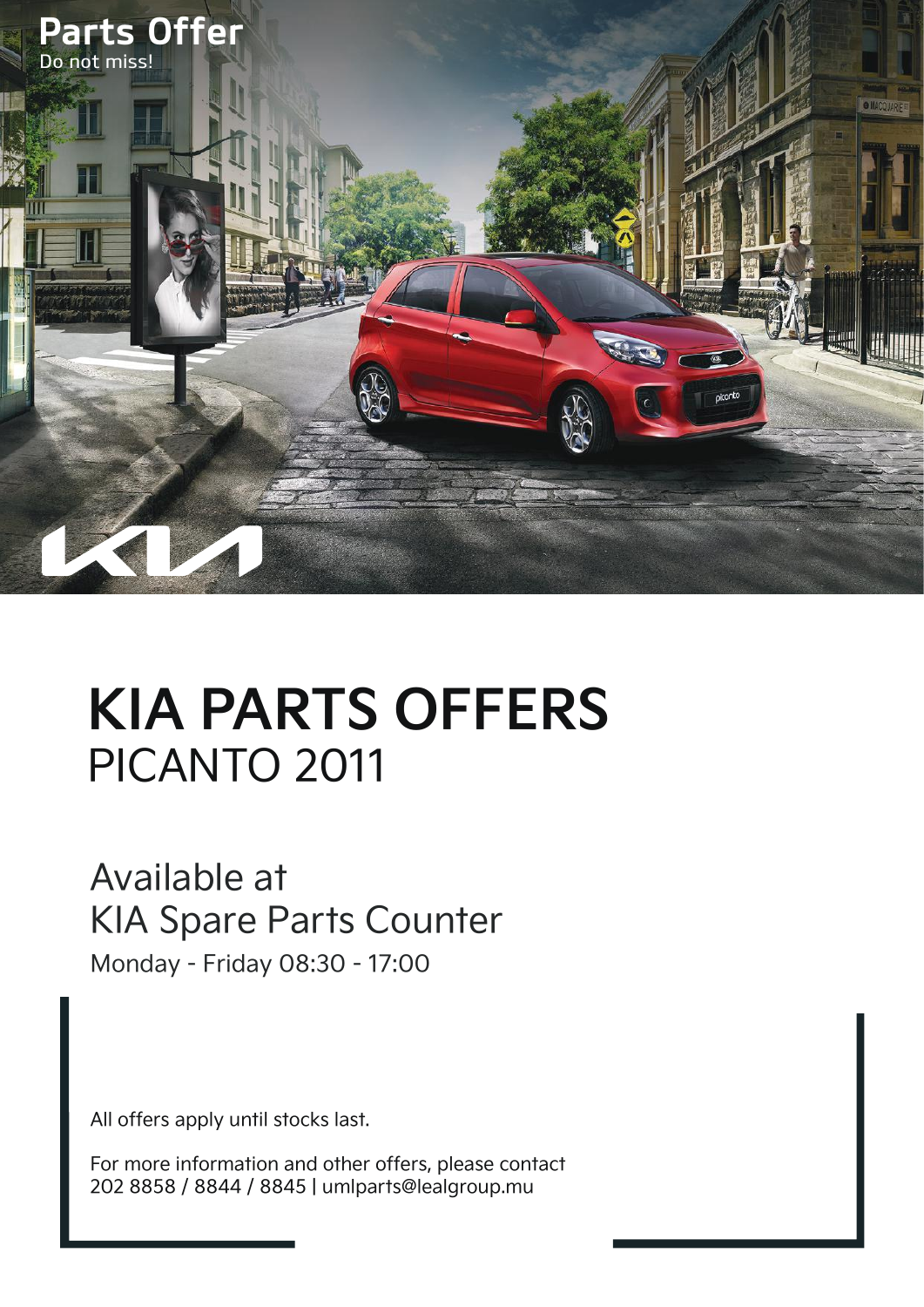## **KIA PICANTO 2011**

| Part No.      | Part Description                   | Qty            | Normal<br>Price  | <b>Discounted</b><br>Price |
|---------------|------------------------------------|----------------|------------------|----------------------------|
| 052031Y000    | <b>TIRE PRESSURE LABEL</b>         | 1              | <del>&gt;⊀</del> | 25                         |
| 218301Y010    | <b>BRACKET TRANSAXLE MTG ASSY</b>  | 1              | 7885             | 942                        |
| 2312404025    | <b>PULLEY DAMPER</b>               | 3              | 2,636            | 527                        |
| 2312404025    | <b>PULLEY DAMPER</b>               | 1              | 2,636            | 527                        |
| 2320004000    | FLYWHEEL ASSY                      | 1              | D-939            | 1,388                      |
| 2522104010    | <b>COOLANT PUMP PULLEY</b>         | 3              | 895              | 347                        |
| 2674004000QQK | <b>VALVE PCV</b>                   | 99             | <b>DOB</b>       | 138                        |
| 2876826000    | <b>HANGER EXHAUST PIPE</b>         | $\overline{2}$ | <del>568</del>   | 114                        |
| 3104824000    | <b>FUEL FILLER NECK PACKING</b>    | 1              | ঠ≰               | 32                         |
| 313551Y000    | <b>FUEL TUBE HOLDER</b>            | 1              | <del>39</del>    | 8                          |
| 437001Y000    | LEVER COMPLETE-GEAR SHIFT          | 1              | 5,820            | 2,910                      |
| 495001Y100    | <b>JOINT CV LH ASSY</b>            | 1              | 23,853           | 4,771                      |
| 5171807100    | <b>RING SNAP</b>                   | 9              | <del>≱16</del>   | 43                         |
| 5291007000    | WHEEL STEEL ASSY 13"               | 1              | 3,984            | 1,992                      |
| 546231P000    | PAD SPRING UPR FR                  | 1              | <del>285</del>   | 57                         |
| 546331Y000    | PAD SPRING LWR FR                  | $\overline{2}$ | <del>460</del>   | 92                         |
| 581101Y000    | BRAKE ASSY FR LH                   | 1              | 17365            | 2,273                      |
| 581301Y000    | CALIPER BRAKE ASSY FR RH           | 1              | 17365            | 2,273                      |
| 581661Y000    | <b>BOOT-SLEEVE</b>                 | $\overline{4}$ | 84               | 42                         |
| 581671Y000    | <b>SLEEVE</b>                      | 3              | 486              | 243                        |
| 581681Y000    | <b>BUSH-GUIDE ROD</b>              | 3              | <del>356</del>   | 178                        |
| 583301Y000    | <b>CYLINDER ASSY WHEEL RR</b>      | 1              | 3,244            | 643                        |
| 583801Y000    | CYLINDER ASSY - WHEEL RH           | 1              | 276T             | 1,555                      |
| 584111Y000    | <b>BRAKE DRUM RR</b>               | $\overline{2}$ | 5,276            | 2,638                      |
| 587111Y900    | TUBE-M/CYL TO FRT BRAKE RH         | 1              | 886              | 177                        |
| 587371Y000    | <b>HOSE BRAKE</b>                  | 1              | 469              | 94                         |
| 587431Y000    | TUBE HOSE TO RR BRAKE RH           | 1              | ≄⊖≮              | 200                        |
| 797701C000    | <b>HINGE ASSY-TAIL GATE</b>        | 1              | <del>265</del>   | 53                         |
| 812101Y000    | STRIKER ASSY T/GATE                | 1              | ⋙                | 148                        |
| 814201Y010    | REAR DOOR LATCH ASSY RH            | 1              | 3,048            | 610                        |
| 819051Y140    | <b>KEY &amp; CYLINDER SET LOCK</b> | 1              | 2872             | 574                        |
| 819961Y000    | <b>KEY BLANKING</b>                | 1              | 498              | 249                        |
| 819961Y100    | <b>KEY INSERT</b>                  | 1              | <del>293</del>   | 59                         |
| 821301Y000    | W/STRIP ASSY FR DR SIDE LH         | $\overline{2}$ | 1,682            | 336                        |

Price is per unit and includes VAT.